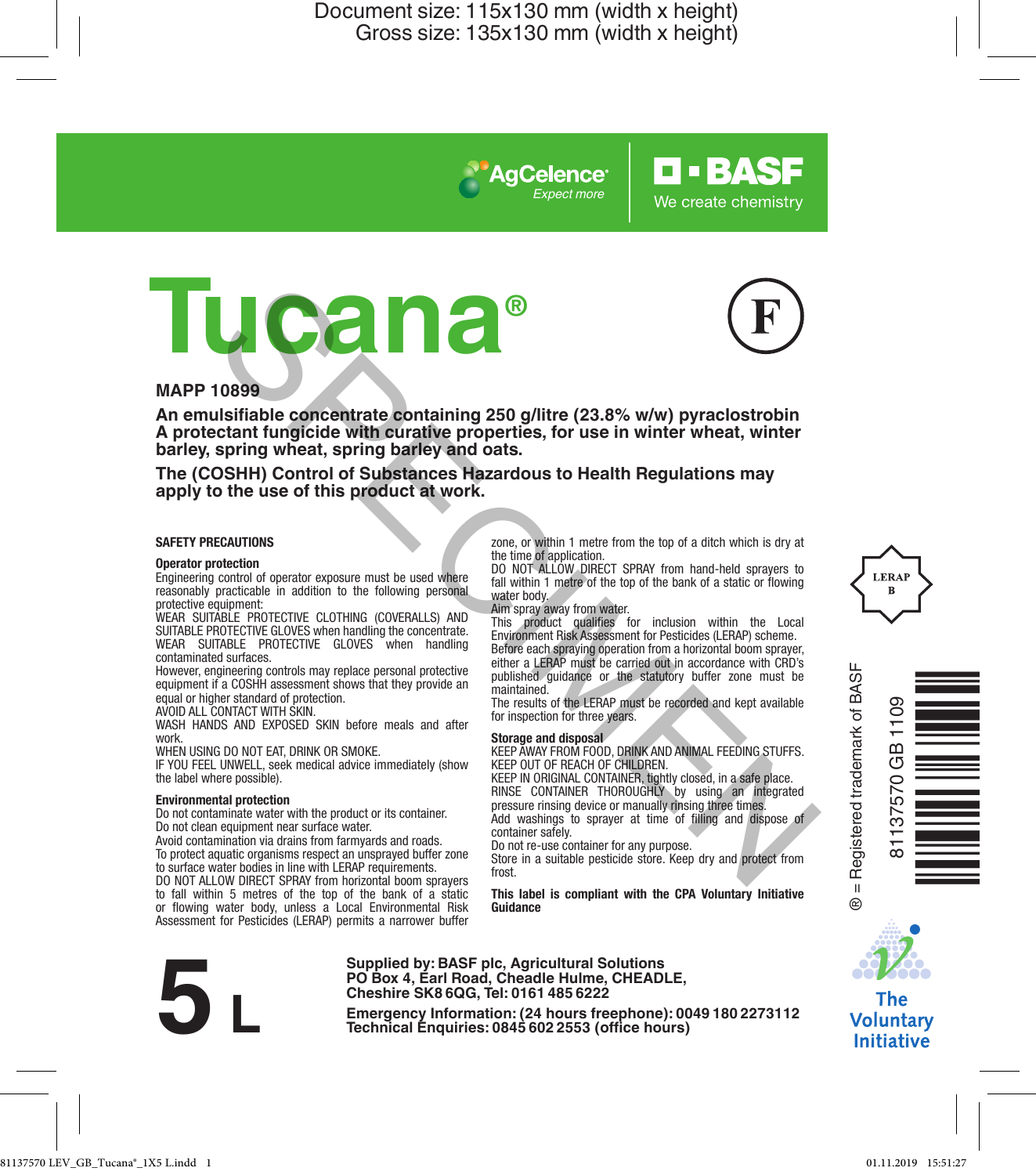# **Tucana®**

**An emulsifiable concentrate containing 250 g/litre (23.8% w/w) pyraclostrobin** 

## **Warning**

**Harmful if swallowed. Causes skin irritation. May cause an allergic skin reaction. Harmful if inhaled. May cause respiratory irritation. Very toxic to aquatic life with long lasting effects.**



## **IMPORTANT INFORMATION**

| Harmful if inhaled.                                                                                               | May cause an allergic skin reaction.<br>May cause respiratory irritation.<br>Very toxic to aquatic life with long lasting effects.                                                                                                                                                          |                                                                                                                                |                                                                  |
|-------------------------------------------------------------------------------------------------------------------|---------------------------------------------------------------------------------------------------------------------------------------------------------------------------------------------------------------------------------------------------------------------------------------------|--------------------------------------------------------------------------------------------------------------------------------|------------------------------------------------------------------|
| Wear protective gloves.<br>Avoid breathing mist.<br>closed.<br>hazardous waste.<br>with the instructions for use. | IF ON SKIN: Wash with plenty of soap and water.<br>Store in a well-ventilated place. Keep container tightly<br>Dispose of contents/container to a licensed hazardous-<br>waste disposal contractor or collection site except for<br>empty clean containers which can be disposed of as non- | If skin irritation or rash occurs: Get medical advice/attention.<br>To avoid risks to human health and the environment, comply |                                                                  |
|                                                                                                                   |                                                                                                                                                                                                                                                                                             |                                                                                                                                |                                                                  |
| <b>IMPORTANT INFORMATION</b>                                                                                      |                                                                                                                                                                                                                                                                                             |                                                                                                                                |                                                                  |
|                                                                                                                   |                                                                                                                                                                                                                                                                                             | FOR USE ONLY AS AN AGRICULTURAL FUNGICIDE, as directed below:                                                                  |                                                                  |
| <b>Crops</b>                                                                                                      | Maximum individual dose                                                                                                                                                                                                                                                                     | <b>Maximum number of treatments</b>                                                                                            | Latest time of application                                       |
| Winter and spring<br>wheat                                                                                        | 1.0 litre product per<br>hectare                                                                                                                                                                                                                                                            | 2 per crop                                                                                                                     | Before grain watery ripe<br>(GS 71)                              |
| Winter and spring<br>barley, oats                                                                                 | 1.0 litre product per<br>hectare                                                                                                                                                                                                                                                            | 2 per crop                                                                                                                     | Up to and including<br>emergence of ear just<br>complete (GS 59) |

To reduce the risk of resistance developing in target diseases the total number of applications of products containing QoI fungicides made to any cereal crop must not exceed two. The maximum concentration must not exceed 1 litre of product in 200 litres of water.

**READ THE LABEL BEFORE USE. USING THIS PRODUCT IN A MANNER THAT IS INCONSISTENT WITH THE LABEL MAY BE AN OFFENCE. FOLLOW THE CODE OF PRACTICE FOR USING PLANT PROTECTION PRODUCTS.**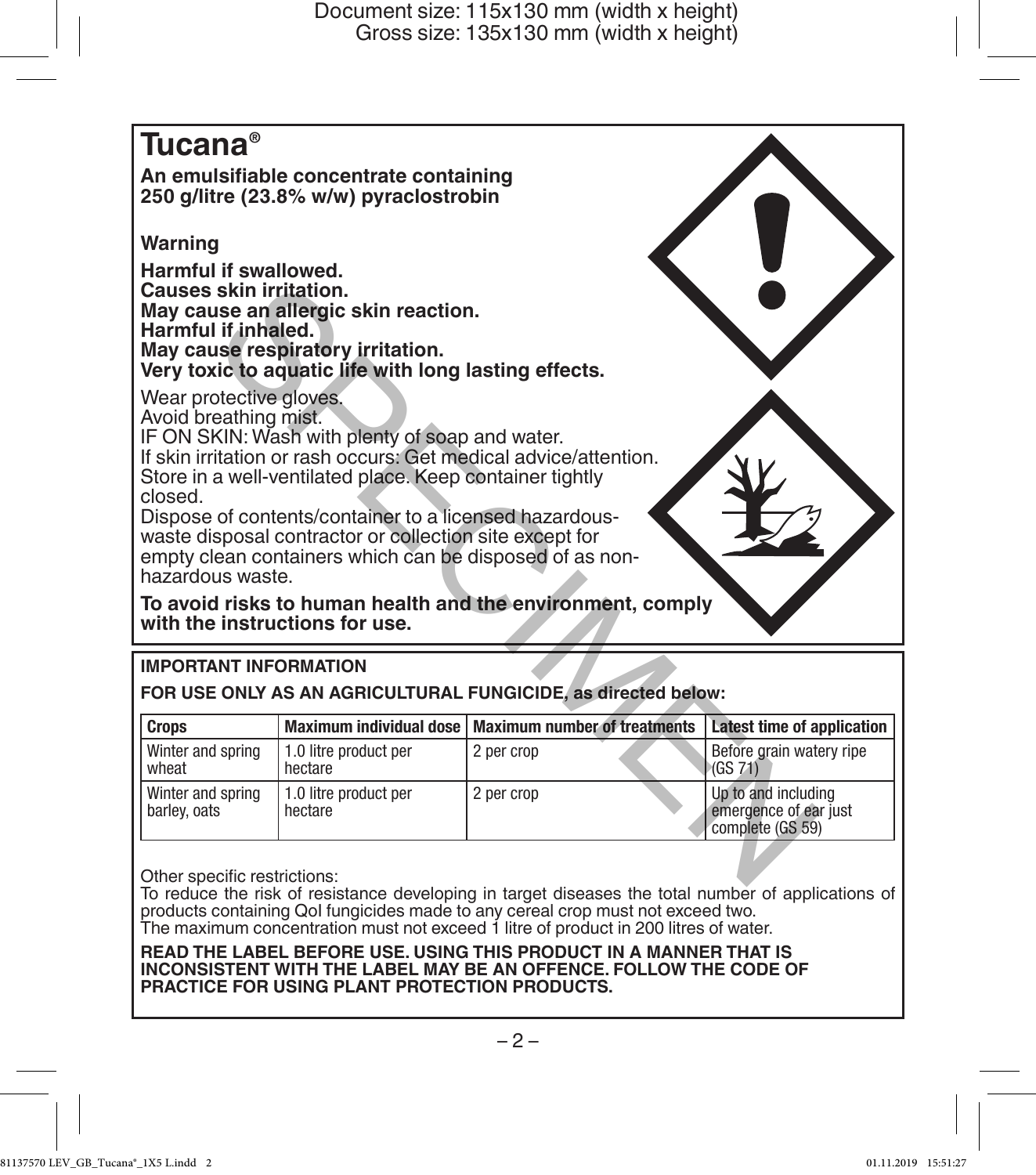## **DIRECTIONS FOR USE**

IMPORTANT: This information is approved as part of the Product Label. All instructions within this section must be read carefully in order to obtain safe and successful use of this product.

Tucana is a fungicide with protectant and curative properties for disease control in winter and spring wheat, winter and spring barley and oats.

Yield response may be obtained in the absence of visual disease.

#### **Restrictions/Warnings**

#### **Extreme care must be taken to avoid drift onto nearby crops.**

#### **Disease control**

| Yield response may be obtained in the absence of visual disease.                                                                                                        |                     |                     |                      |                      |             |  |
|-------------------------------------------------------------------------------------------------------------------------------------------------------------------------|---------------------|---------------------|----------------------|----------------------|-------------|--|
| <b>Restrictions/Warnings</b>                                                                                                                                            |                     |                     |                      |                      |             |  |
| Extreme care must be taken to avoid drift onto nearby crops.                                                                                                            |                     |                     |                      |                      |             |  |
| Wash equipment thoroughly after use.                                                                                                                                    |                     |                     |                      |                      |             |  |
| You must not apply more than two foliar applications of QoI containing products to any<br>cereal crop. See also, Resistance Management, below.                          |                     |                     |                      |                      |             |  |
| <b>Disease control</b>                                                                                                                                                  |                     |                     |                      |                      |             |  |
| Tucana is a fungicide with protectant and curative properties for disease control in winter<br>and spring wheat, winter and spring barley and oats as summarised below: |                     |                     |                      |                      |             |  |
|                                                                                                                                                                         | <b>Winter Wheat</b> | <b>Spring Wheat</b> | <b>Winter Barley</b> | <b>Spring Barley</b> | <b>Oats</b> |  |
| Septoria tritici<br>(See Note 1)                                                                                                                                        | C                   |                     |                      |                      |             |  |
| Septoria nodorum<br>(See Note 2)                                                                                                                                        | <b>MC</b>           | <b>MC</b>           |                      |                      |             |  |
| Yellow rust                                                                                                                                                             | C                   | C                   | C                    | C                    |             |  |
| <b>Brown rust</b>                                                                                                                                                       | C                   | C                   | Ć.                   | G                    |             |  |
| Crown rust                                                                                                                                                              |                     |                     |                      |                      | C.          |  |
| Net blotch                                                                                                                                                              |                     |                     | C                    | C.                   |             |  |
| Rhynchosporium                                                                                                                                                          |                     |                     | <b>MC</b>            | <b>MC</b>            |             |  |
| $C =$ Control<br>$MC - Modarata Control$                                                                                                                                |                     |                     |                      |                      |             |  |

 $C =$  Control MC = Moderate Control

NOTE 1: *S. tritici*: Tucana is recommended for control of *S. tritici* with moderate curative ability in the latent phase.

NOTE 2: *S. nodorum*: Tucana is recommended for control of *S. nodorum* with best results achieved when used as a protective treatment or during early stages of disease establishment.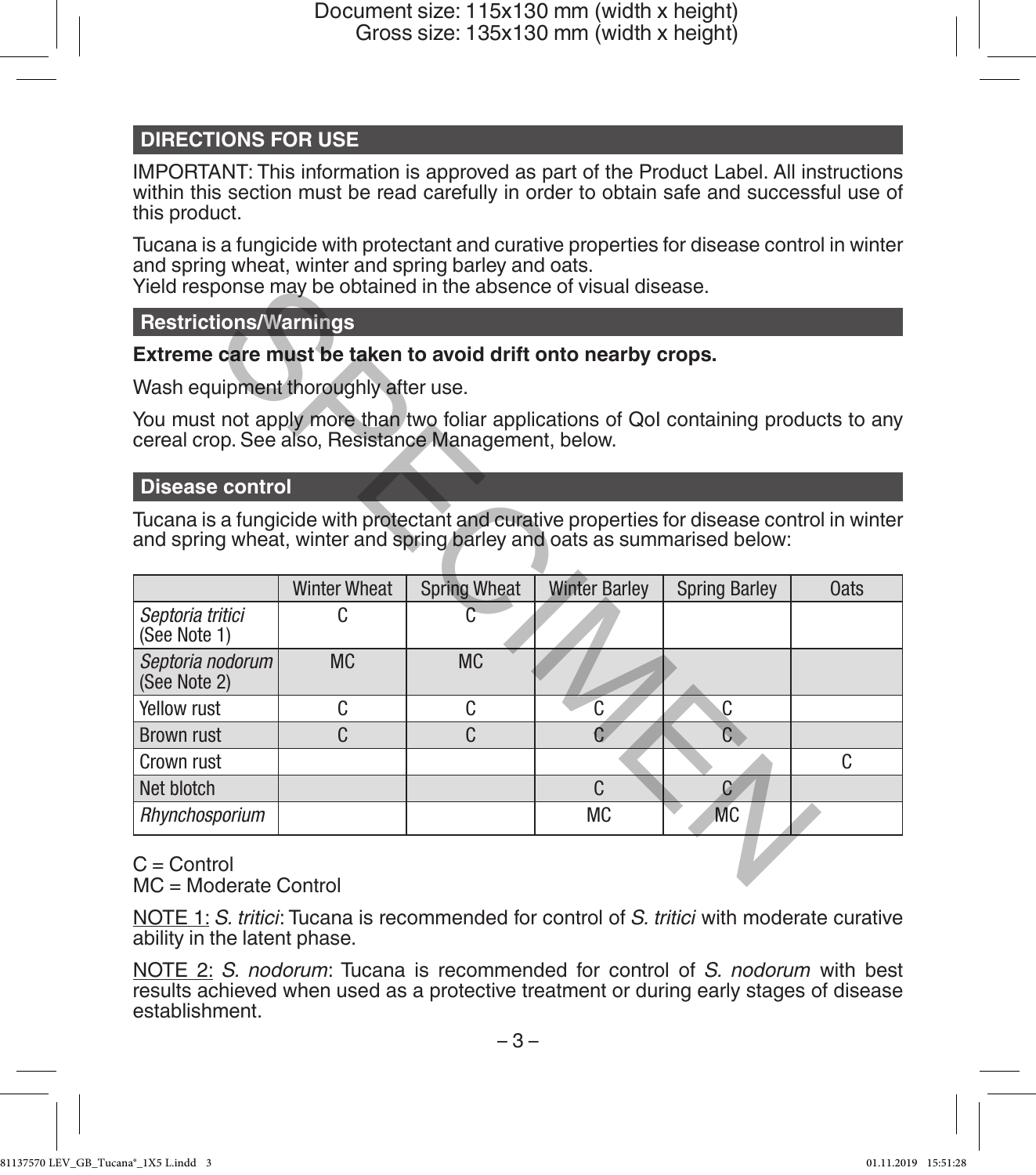#### **Resistance Management**

Tucana contains pyraclostrobin, a member of the QoI cross resistance group. Tucana should be used preventatively and should not be relied on for its curative potential.

On cereal crops, Tucana must always be used in mixture with another product, recommended for control of the same target disease that contains a fungicide from a different cross resistance group and is applied at a dose that will give robust control.

Use Tucana as part of an Integrated Crop Management (ICM) strategy incorporating other methods of control, including where appropriate other fungicides with a different mode of action. You must not apply more than two foliar applications of QoI containing products to any cereal crop. ana as part of an Integrated Crop Management (ICM) strategy incentrods of control, including where appropriate other fungicides with a action. You must not apply more than two foliar applications of QoI c action. You must

There is a significant risk of widespread resistance occurring in *Septoria tritici* populations in the UK. Failure to follow resistance management action may result in reduced levels of disease control.

#### **Crop Specific Information**

Tucana is a fungicide with protectant and curative properties for disease control in winter and spring wheat, winter and spring barley and oats.

#### **Time of Application**

Apply Tucana at the start of foliar disease attack. A maximum of two applications can be made before grain watery ripe in winter and spring wheat and up to and including emergence of ear just complete in winter and spring barley and oats.

#### **Rate of Application**

Apply 1 litre Tucana in a minimum of 200 litres of water per hectare.

## **Mixing and Application**

#### **Mixing**

Half fill the spray tank with clean water and start the agitation.

SHAKE THE CONTAINER WELL before use and pour in the required amount of product. Rinse any empty containers thoroughly and add rinsings to the spray tank.

Add the remainder of the water and continue agitation until spraying is completed.

When tank mixes are to be used, each product should be added separately to the spray tank.

All tank mixes should be used immediately after mixing.

## **Application**

Apply as a MEDIUM spray, as defined by BCPC.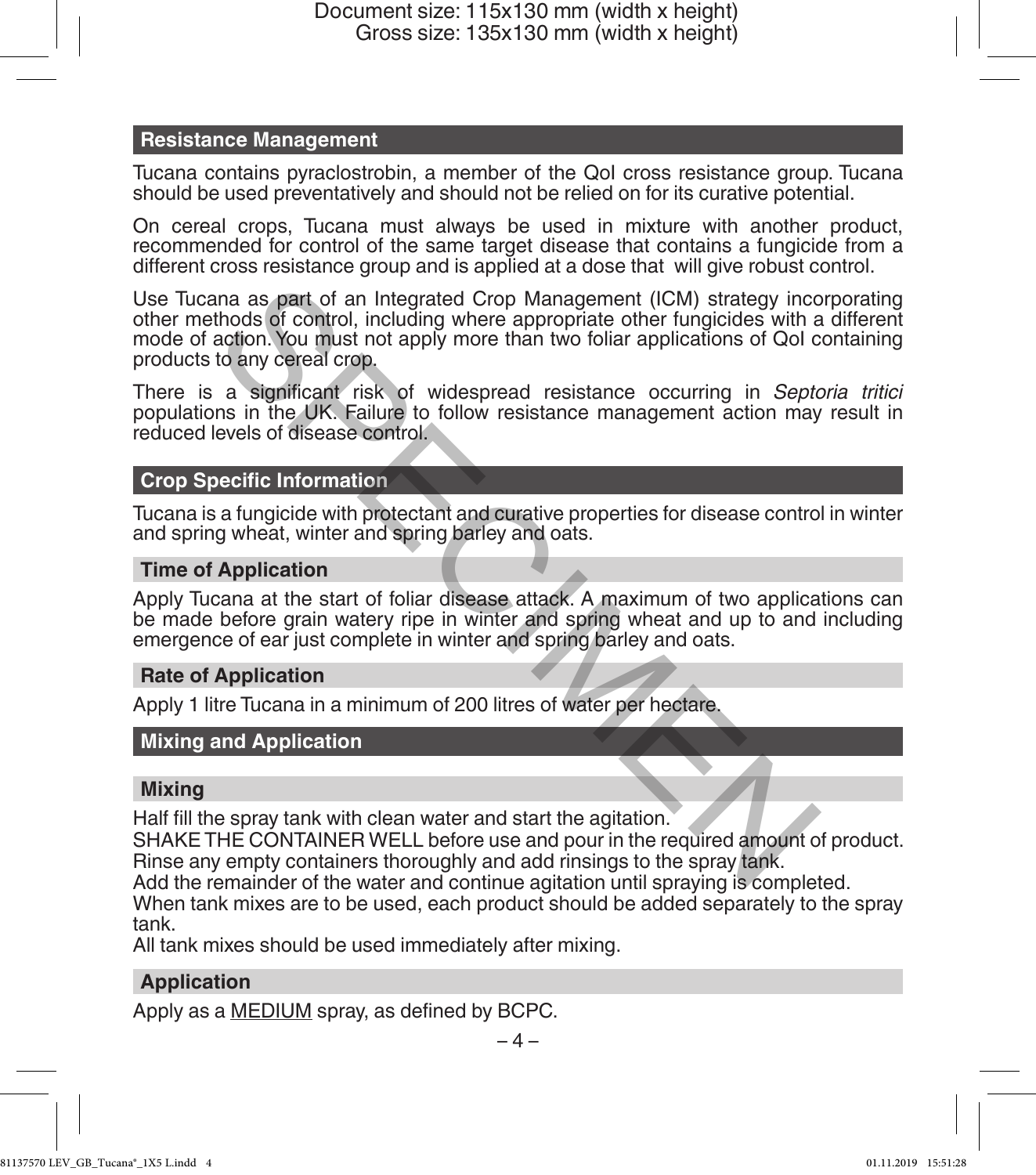#### **Compatibility**

For details of compatibilities contact your local BASF representative or the BASF Technical Services Hotline: 0044 845 602 2553.

#### **Trade Mark Acknowledgments**

Tucana is a registered trademark of BASF

#### **The following does not form part of the authorised label text.**

With many products there is a general risk of resistance developing to the active ingredients. For this reason a change in activity cannot be ruled out. It is generally impossible to predict with certainty how resistance may develop because there are so many crop and use connected ways of influencing this. We therefore have to exclude liability for damage or loss attributable to any such resistance that may develop. To help minimise any loss in activity the BASF recommended rate should in all events be adhered to.

Numerous, particularly regional or regionally attributable, factors can influence the activity of the product. Examples include weather and soil conditions, crop plant varieties, crop rotation, treatment times, application amounts, admixture with other products, appearance of organisms resistant to active ingredients and spraying techniques. Under particular conditions a change in activity or damage to plants cannot be ruled out. The manufacturer or supplier is therefore unable to accept any liability in such circumstances. All goods supplied by us are of high grade and we believe them to be suitable, but as we cannot exercise control over their mixing or use or the weather conditions during and after application, which may affect the performance of the material, all conditions and warranties, statutory or otherwise, as to the quality or fitness for any purpose of our goods are excluded and no responsibility will be accepted by us for any damage or injury whatsoever arising from their storage, handling, application or use; but nothing should be deemed to exclude or restrict any liability upon us which cannot be excluded or restricted under the provisions of the Unfair Contract Terms Act 1977 or any similar applicable law. action and use and the authorised label text.<br>
The positive of the authorised label text.<br>
Its. For this reason a change in activity cannot be ruled out. It is<br>
Its. For this reason a change in activity cannot be ruled out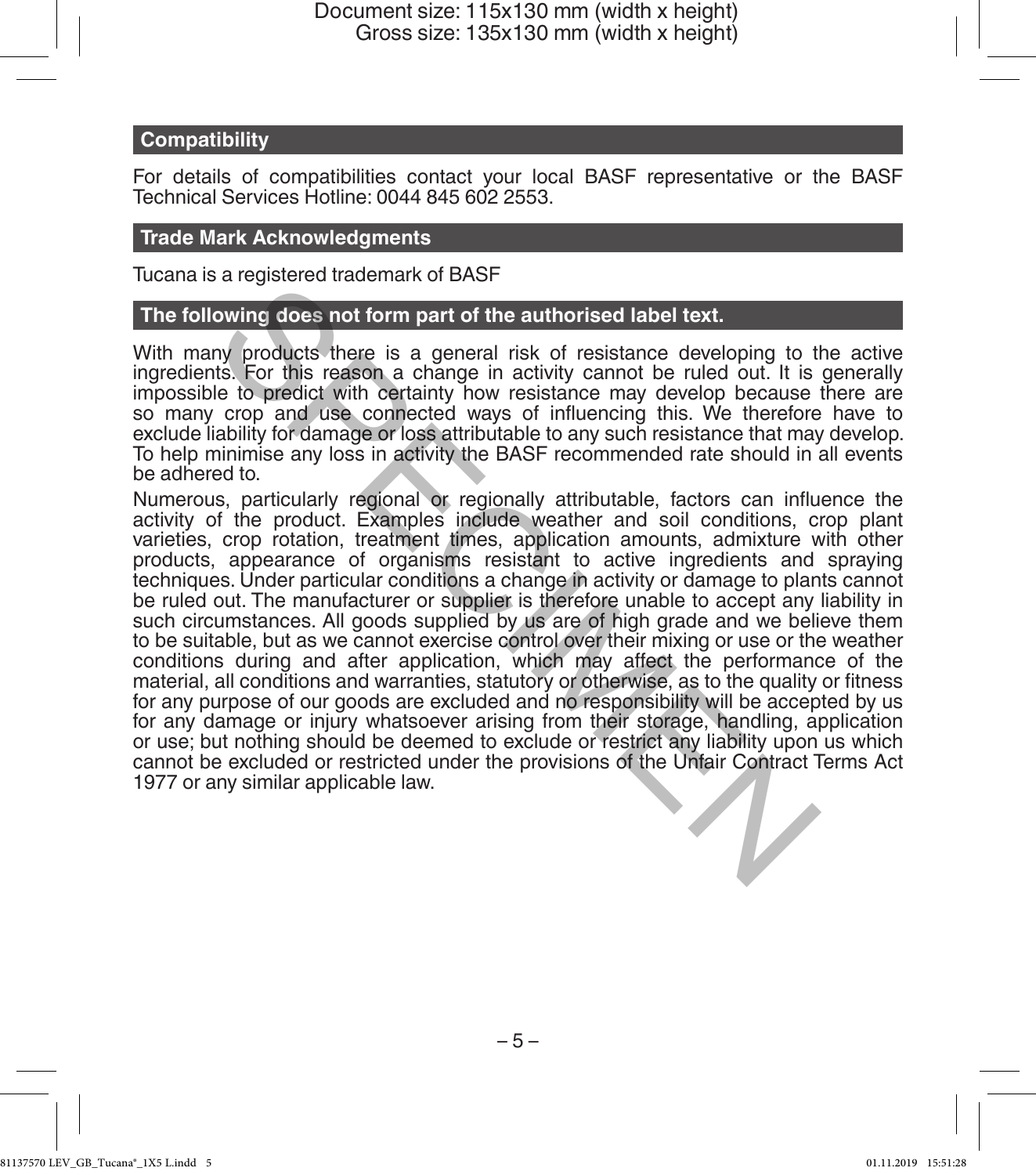## **Section 6 of the Health and Safety at Work Act**

## **Additional Product Safety Information**

The product label provides information on a specific pesticidal use of the product; do not use otherwise, unless you have assessed any potential hazard involved, the safety measures required and that the particular use has "off-label" approval or is otherwise permitted under the Plant Protection Products Regulations.

The information on this label is based on the best available information including data from test results.

### **Safety Data Sheet**

To access the Safety Data Sheet for this product scan the QR code or use the weblink below:



bit.ly/Tucana\_UK\_sds Alternatively, contact your supplier.